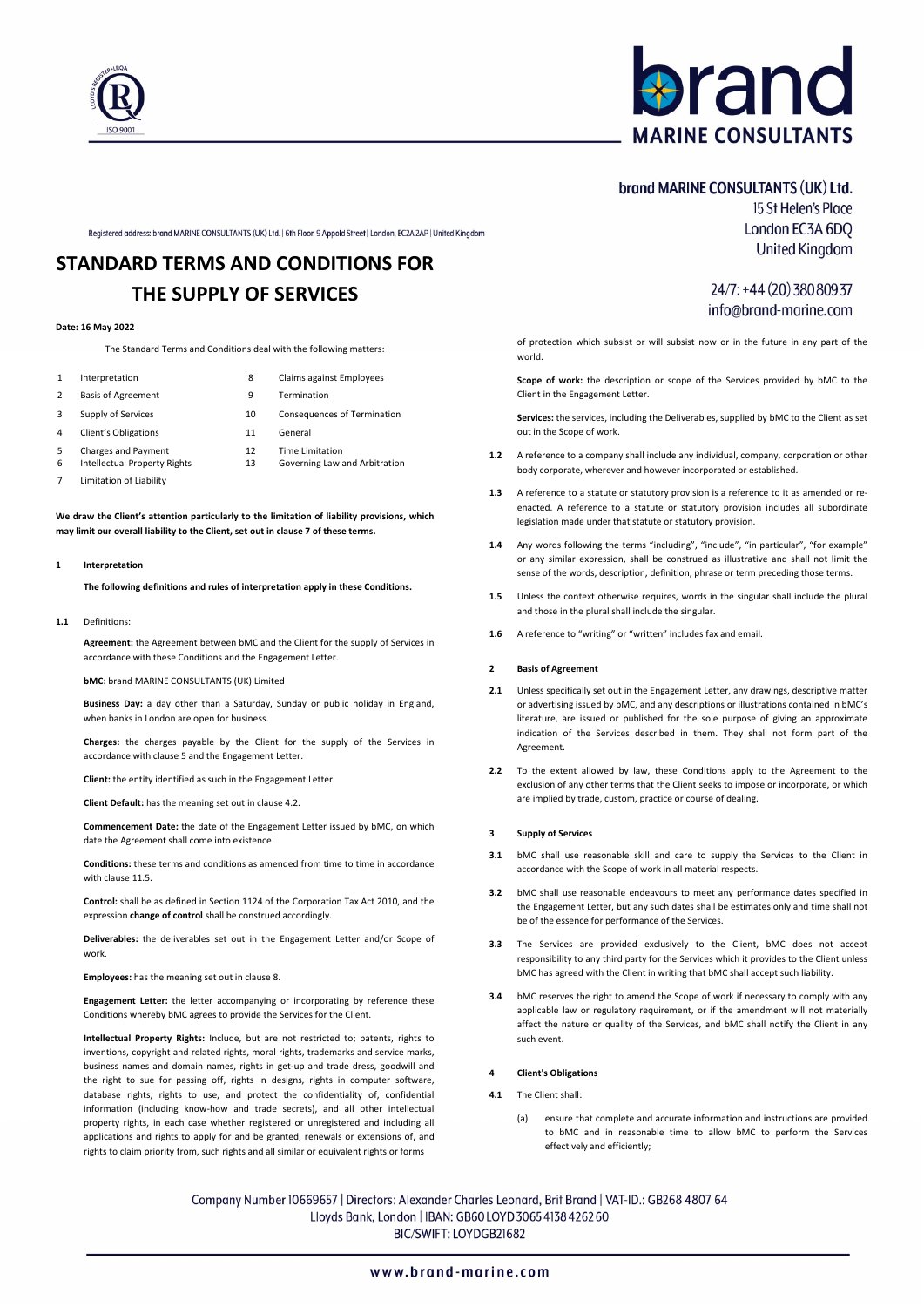

# ran **MARINE CONSULTANTS**

- (b) co-operate with bMC in all matters relating to the Services;
- (c) provide bMC, bMC's Employees, agents, consultants and sub-contractors, with access to the Client's vessel(s), installations, premises, office(s), transport and other facilities as reasonably required by bMC;
- (d) provide bMC with such information and materials as bMC may reasonably require in order to supply the Services, and ensure that such information is complete and accurate in all material respects;
- (e) obtain and maintain all necessary licences, permissions and consents which may be required for the Services before the date on which the Services are to start;
- (f) comply with all applicable laws, including health and safety laws;
- (g) comply with any additional obligations as set out in the Scope of work.
- **4.2** If bMC's performance of any of bMC's obligations under the Agreement are prevented or delayed by any act or omission by the Client or failure by the Client to perform any relevant obligation **(Client Default)**:
	- (a) without limiting or affecting any other right or remedy available to bMC, bMC shall have the right to suspend performance of the Services until the Client remedies the Client Default, and to rely on the Client Default to relieve bMC from the performance of any of bMC's obligations in each case to the extent the Client Default prevents or delays bMC's performance of any of bMC's obligations;
	- (b) bMC shall not be liable for any costs or losses sustained or incurred by the Client arising directly or indirectly from bMC's failure or delay to perform any of bMC's obligations as set out in this clause 4.2; and
	- (c) the Client shall reimburse bMC on written demand for any costs or losses sustained or incurred by bMC arising directly or indirectly from the Client Default.

# **5 Charges and Payment**

- **5.1** The Charges for the Services shall be calculated on a time and materials basis:
	- (a) the Charges shall be calculated in accordance with bMC's fee rates, as set out in the Engagement Letter. Unless otherwise stated in the Engagement Letter, the daily and/or hourly rates given will apply to each individual engaged on the matter, according to the time actually worked;
	- (b) daily fee rates will apply, including but not limited to, instances wherein individuals are working away from bMC's normal premises, they will apply for each individual and will be calculated on the basis of the daily rate as stated in the Engagement letter;
	- (c) in addition to the charges referred to in clause 5.1(a) and (b) above, bMC shall be entitled to charge the Client for any expenses reasonably incurred by the individuals whom bMC engages in connection with the Services including travelling expenses, hotel costs, subsistence and any associated expenses, and for the cost of services provided by third parties and required by bMC for the performance of the Services, and for the cost of any materials.
- **5.2** bMC reserves the right to increase the Charges on an annual basis with effect from each anniversary of the Commencement Date in line with the percentage increase in the Retail Prices Index in the preceding 12-month period and the first such increase may take effect on the first anniversary of the Commencement Date and shall be the latest available figure for the percentage increase in the Retail Prices Index.
- **5.3** bMC shall invoice the Client as set out in the Engagement Letter. If nothing is set out in this regard in the Engagement Letter, bMC shall invoice the Client monthly, or at other reasonable intervals.
- **5.4** The Client shall pay each invoice submitted by bMC:
	- (a) as per the payment terms noted in the Engagement letter, following receipt of electronic invoice; and
	- (b) in full and in cleared funds to a bank account nominated in writing by bMC, and time for payment shall be of the essence of the Agreement.
- **5.5** All amounts payable by the Client under the Agreement are exclusive of amounts in respect of value added tax (VAT) chargeable from time to time. Where any taxable supply for VAT purposes is made under the Agreement by bMC to the Client, the Client shall, on receipt of a valid VAT invoice from bMC, pay to bMC such additional amounts in respect of VAT as are chargeable on the supply of the Services at the same time as payment is due for the supply of the Services.
- **5.6** If the Client fails to make a payment due to bMC under the Agreement by the due date, then, without limiting bMC's remedies under any other clause of this Agreement, the Client shall pay interest on the overdue sum from the due date until payment of the overdue sum, whether before or after judgment. Interest under this clause (5.5) will accrue each day at 4% a year above the Bank of England's base rate from time to time, but at 4% a year for any period when that base rate is below 0%.
- **5.7** All amounts due under the Agreement shall be paid in full without any set-off, counterclaim, deduction or withholding (other than any deduction or withholding of tax as required by law).

# **6 Intellectual Property Rights**

The Client shall give bMC full written details of all works embodying Intellectual Property Rights made wholly or partially by them at any time during the course of the Services. The Client acknowledges that all Intellectual Property Rights subsisting (or which may in the future subsist) in all such inventions and works shall automatically, on creation, vest in bMC absolutely. To the extent that they do not vest automatically, the Client holds them on trust for bMC. The Client agrees promptly to execute all documents and do all acts as may, in the opinion of bMC, be necessary to give effect to this Clause.

- **7 Limitation of Liability: THE CLIENT'S ATTENTION IS DRAWN PARTICULARLY TO THIS CLAUSE.**
- **7.1** Nothing in the Agreement shall limit or exclude bMC's liability for:
	- (a) death or personal injury caused by bMC's negligence, or the negligence of bMC's employees, agents or subcontractors;
	- (b) fraud or fraudulent misrepresentation; or
	- (c) breach of the terms implied by section 2 of the Supply of Goods and Services Act 1982 (title and quiet possession) and section 12 of the Sale of Goods Act 1979 (title) or any other liability which cannot be limited or excluded by English law.
- **7.2** Save as specifically maintained in Clause 7.1, any other liability, guarantee, warranty and/or condition imposed or implied by the law, customary, statutory or otherwise are, to the fullest extent permitted by law, excluded from the Agreement.
- **7.3** Without prejudice to the generality of clause 7.2, the terms implied by sections 3, 4 and 5 of the Supply of Goods and Services Act 1982 and sections 13, 14 and 15 of the Sale of Goods Act 1979 are, to the fullest extent permitted by law, excluded from the Agreement.
- **7.4** Subject to clause 7.1, bMC shall not in any circumstances be liable to the Client and/or any other person or entity, whether in Agreement, tort (including negligence), for breach of statutory duty, or otherwise, arising under or in connection with the Agreement for:
	- (a) loss of profits or opportunities whether arising directly or indirectly;
	- (b) loss of sales or business whether arising directly or indirectly;
	- (c) loss of agreements or Agreements whether arising directly or indirectly;
	- (d) loss of anticipated savings whether arising directly or indirectly:
	- (e) loss of use or corruption of software, data or information whether arising directly or indirectly;
	- (f) loss of or damage to goodwill whether arising directly or indirectly; and
	- (g) without limitation, any indirect or consequential loss.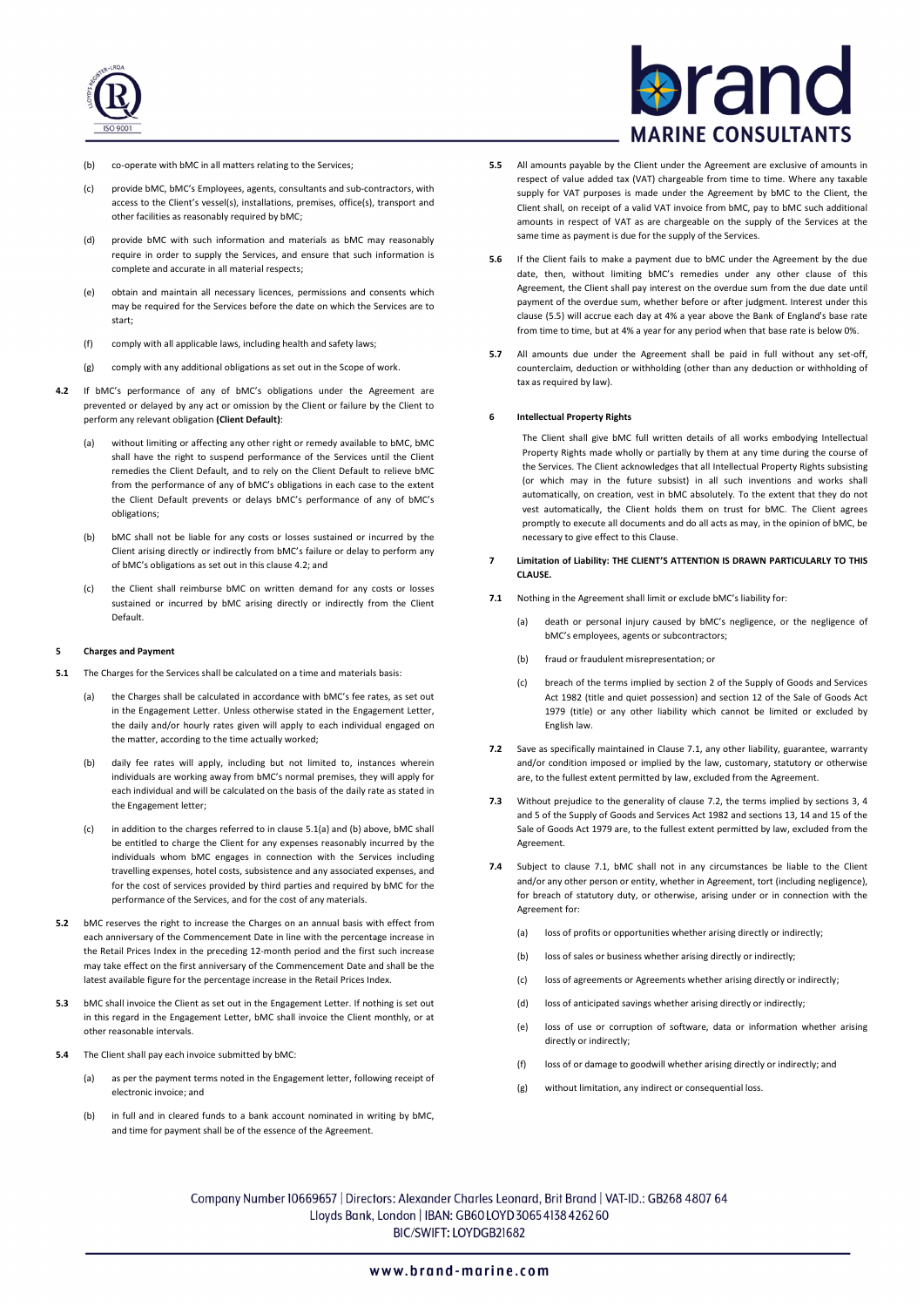

- **7.5** Subject to clause 7.1, bMC's total liability to the Client and/or any other person, whether in Agreement, tort (including negligence), breach of statutory duty, or otherwise, arising under or in connection with the Agreement and whether arising directly or indirectly shall in all circumstances be limited to an aggregate total of 4 million Euros for all such breaches taken together.
- **7.6** This clause 7 shall survive termination of the Agreement.

# **8 Claims against Employees**

- **8.1** No consultant, employee, subcontractor or other party employed by or on behalf of bMC (the "**Employees**") shall in any circumstances be under any personal liability whatsoever to the Client for any loss of whatsoever kind arising from any act, neglect or default on the Employees' part while acting in the course of or in connection with the performance of this Agreement. Any such claim shall be directed to bMC.
- **8.2** Without prejudice to the generality of the foregoing, all limitations, rights and defences applicable to bMC, including the right to enforce the jurisdiction provision contained herein at clause 13, shall also be available and shall extend to all the **Employees**
- **8.3** The Client agrees that no claim or allegation purporting to impose upon the Employees any liability in connection with this Agreement, whether arising in Agreement, tort or otherwise, shall be made against any Employees.

# **9 Termination**

- **9.1** Without affecting any other right or remedy available to it, bMC may terminate the Agreement by giving the Client one month's written notice.
- **9.2** Without affecting any other right or remedy available to it, either party may terminate the Agreement with immediate effect by giving written notice to the other party if:
	- (a) the other party takes any step or action in connection with its entering administration, provisional liquidation or any composition or arrangement with its creditors (other than in relation to a solvent restructuring), being wound up (whether voluntarily or by order of the court, unless for the purpose of a solvent restructuring), having a receiver appointed to any of its assets or ceasing to carry on business or, if the step or action is taken in another jurisdiction, in connection with any analogous procedure in the relevant jurisdiction; or
	- (b) the other party's financial position deteriorates to such an extent that in the terminating party's reasonable opinion the other party's capability to adequately fulfil its obligations under the Agreement has been placed in jeopardy.
- **9.3** Without affecting any other right or remedy available to it, bMC may terminate the Agreement with immediate effect by giving written notice to the Client if:
	- (a) the Client fails to pay any amount due under the Agreement on the due date for payment;
	- (b) the Client commits a material breach of any term of the Agreement and (if such a breach is remediable) fails to remedy that breach within 5 calendar days of being notified in writing to do so; or
	- (c) the Client undergoes a change of control.
- **9.4** Without affecting any other right or remedy available to it, bMC may suspend the supply of Services under the Agreement or any other Agreement between the parties if the Client fails to pay any amount due under the Agreement on the due date for payment, the Client becomes subject to any of the events listed in clause (a) to clause (b), or bMC reasonably believes that the Client is about to become subject to any of them.

### **10 Consequences of Termination**

- **10.1** On termination of the Agreement:
	- (a) the Client shall immediately pay to bMC all of bMC's outstanding unpaid invoices and interest and, in respect of Services supplied but for which no invoice has been submitted, bMC shall submit an invoice, which shall be payable by the Client immediately on receipt;

# ran **MARINE CONSULTANTS**

- (b) the Client shall return all of bMC's Materials and any Deliverables which have not been fully paid for. If the Client fails to do so, then bMC may enter the Client's premises and take possession of them. Until they have been returned, the Client shall be solely responsible for their safe keeping and will not use them; and
- (c) where a fixed sum has been agreed for the provision of the Services, the full amount or amounts of all such fixed sums, whether payable in stages, on completion or, without limitation, in any other manner will become immediately due and payable by the Client to bMC, regardless of whether the relevant stage or completion has been achieved.
- **10.2** Termination of the Agreement shall not affect any rights, remedies, obligations or liabilities of the parties that have accrued up to the date of termination, including the right to claim damages in respect of any breach of the Agreement which existed at or before the date of termination.
- **10.3** Any provision of the Agreement that expressly or by implication is intended to come into or continue in force on or after termination of the Agreement shall remain in full force and effect.

# **11 General**

### **11.1 Force Majeure**

bMC shall not be in breach of the Agreement nor liable for delay in performing, or failure to perform, any of its obligations under the Agreement if such delay or failure result from events, circumstances or causes beyond its reasonable control.

# **11.2 Assignment and Other Dealings**

- (a) With the Client's consent (which will not be unreasonably withheld), bMC may at any time assign, mortgage, charge, subcontract, delegate, declare a trust over or deal in any other manner with any or all of bMC's rights and obligations under the Agreement.
- The Client shall not assign, transfer, mortgage, charge, subcontract, declare a trust over or deal in any other manner with any of the Client's rights and obligations under the Agreement without bMC's prior written consent, such consent not to be unreasonably withheld.

# **11.3 Confidentiality**

- (a) Each party undertakes that it shall not at any time disclose to any person any confidential information concerning the business, affairs, clients or suppliers of the other party, except as permitted by clause (b).
- (b) Each party may disclose the other party's confidential information:
	- (i) to its employees, officers, representatives, subcontractors or advisers who need to know such information for the purposes of carrying out the party's obligations under the Agreement. Each party shall ensure that its employees, officers, representatives, subcontractors or advisers to whom it discloses the other party's confidential information comply with this clause 11.3; and
	- (ii) as may be required by law, a court of competent jurisdiction, any governmental or regulatory authority, or auditors.
- (c) Except as envisaged by clause 11.3, neither party shall use the other party's confidential information for any purpose other than to perform its obligations under the Agreement.

# **11.4 Entire Agreement**

- (a) The Agreement constitutes the entire agreement between the parties and supersedes and extinguishes all previous agreements, promises, assurances, warranties, representations and understandings between them, whether written or oral, relating to its subject matter.
- (b) Each party acknowledges that in entering into the Agreement it does not rely on, and shall have no remedies in respect of any statement, representation, assurance or warranty (whether made innocently or negligently) that is not set out in the Agreement. Each party agrees that it shall have no claim for innocent or negligent misrepresentation or negligent misstatement based on any statement in the Agreement.